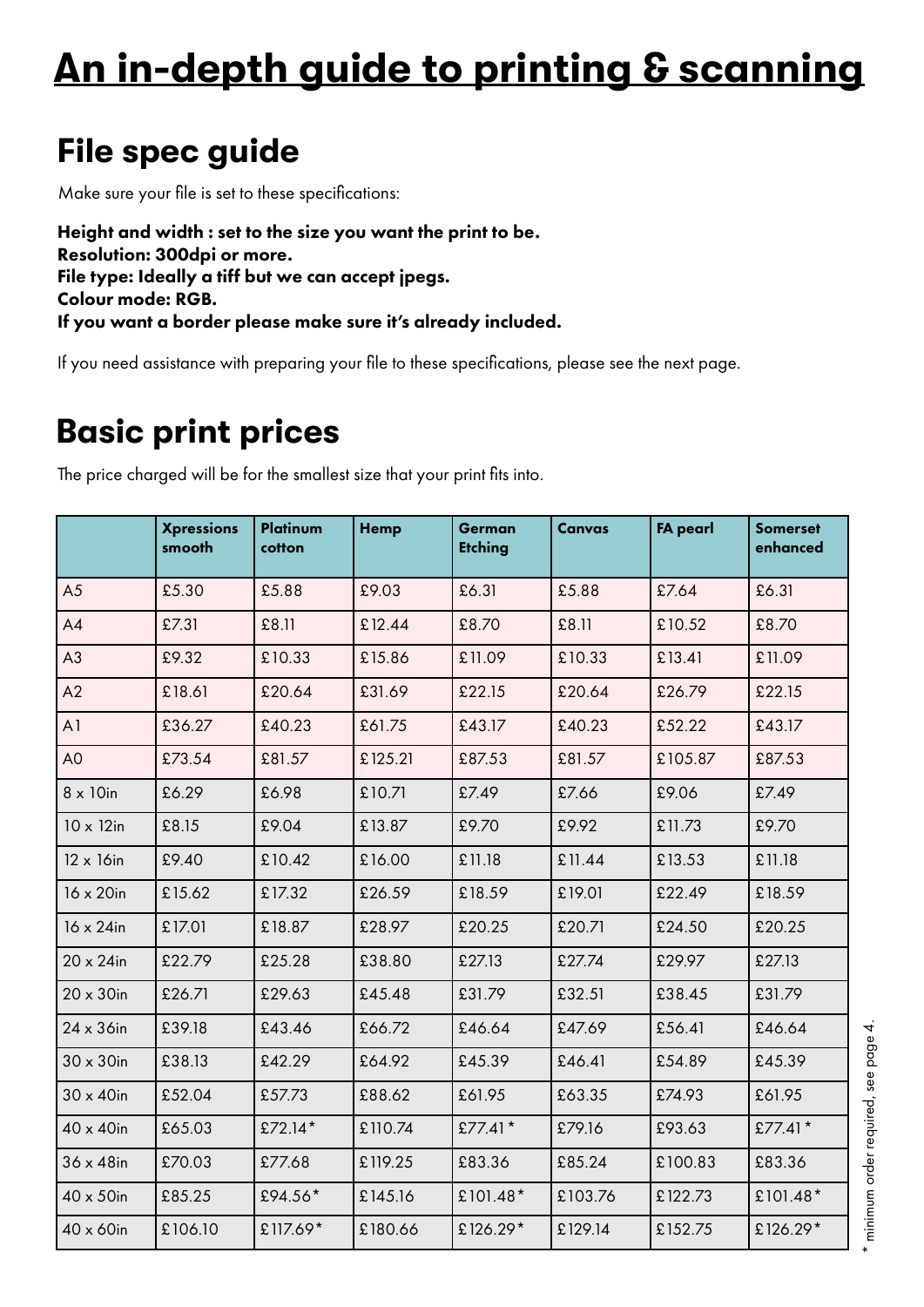### **File checker**

If you'd like us to check your file before printing  $add £1$  to the basic prices above: if we find we need to prep it we'll refer you to the file prep process instead (and waive the £1).

### **File prep**

| $\left[\begin{array}{c c} \mathsf{per\, batch\ 1-3} & \mathsf{per\, batch\ of} \\ \mathsf{4-9} & \end{array}\right]$ |       | $\vert$ per batch $\vert$ 10-19 |
|----------------------------------------------------------------------------------------------------------------------|-------|---------------------------------|
| ' £6                                                                                                                 | £9.60 | £12                             |

#### Includes:

- resizing (to the same aspect ratio, no cropping)
- checking & altering colour mode and file type
- adding a standard 35mm border
- a digital proof.

Additional tasks not described above fall into our file edits service below.

### **File edits**

Choose this service if you need us to work on your file before printing it.

You can choose how much work you want us to do on your file, from basic alterations through to getting it the best it can be. We recommend starting at level 1, and moving to level 2 and up if you're still not happy with the result of lower levels. We'll only charge for the topmost level we work to, so if you're not happy with where level 1 gets the print to, but are happy at level 2, we'd charge you only for level 2.

| <b>Level</b> | What work we'll do to your file                                                                                                                                                                                               | <b>Price</b><br>(in addition to the print price) |
|--------------|-------------------------------------------------------------------------------------------------------------------------------------------------------------------------------------------------------------------------------|--------------------------------------------------|
| Level 1      | Basic colour & brightness tweaking to achieve a print that is better than the original<br>file. Includes 1 add-on task (see below), and 1 test strip/ proof.                                                                  | £15<br>(fixed price)                             |
| Level 2      | A further level of colour alteration, and removal of prominent dust & scratches. This<br>produces a significantly better print than the unedited file. Includes up to 3 add-on<br>tasks (see below), and 1 test strip/ proof. | £45<br>(fixed price)                             |
| Level 3      | We'll work on the print until you're happy with it, or it's the best it can be. Includes<br>any number of add-on tasks, in-depth retouching work, as many tests as required,<br>and an A4 proof.                              | £90<br>(average price)                           |

All levels include file set-up.

#### "Add-on tasks" on offer include:

- Adding a border (including custom sizes).
- Cropping and resizing.
- Spot or signature removal.
- Adding title & artist text.
- Varnishing canvas.
- Embossing (using your embosser).

#### All prices listed on this page are in addition to the basic print prices in the first table.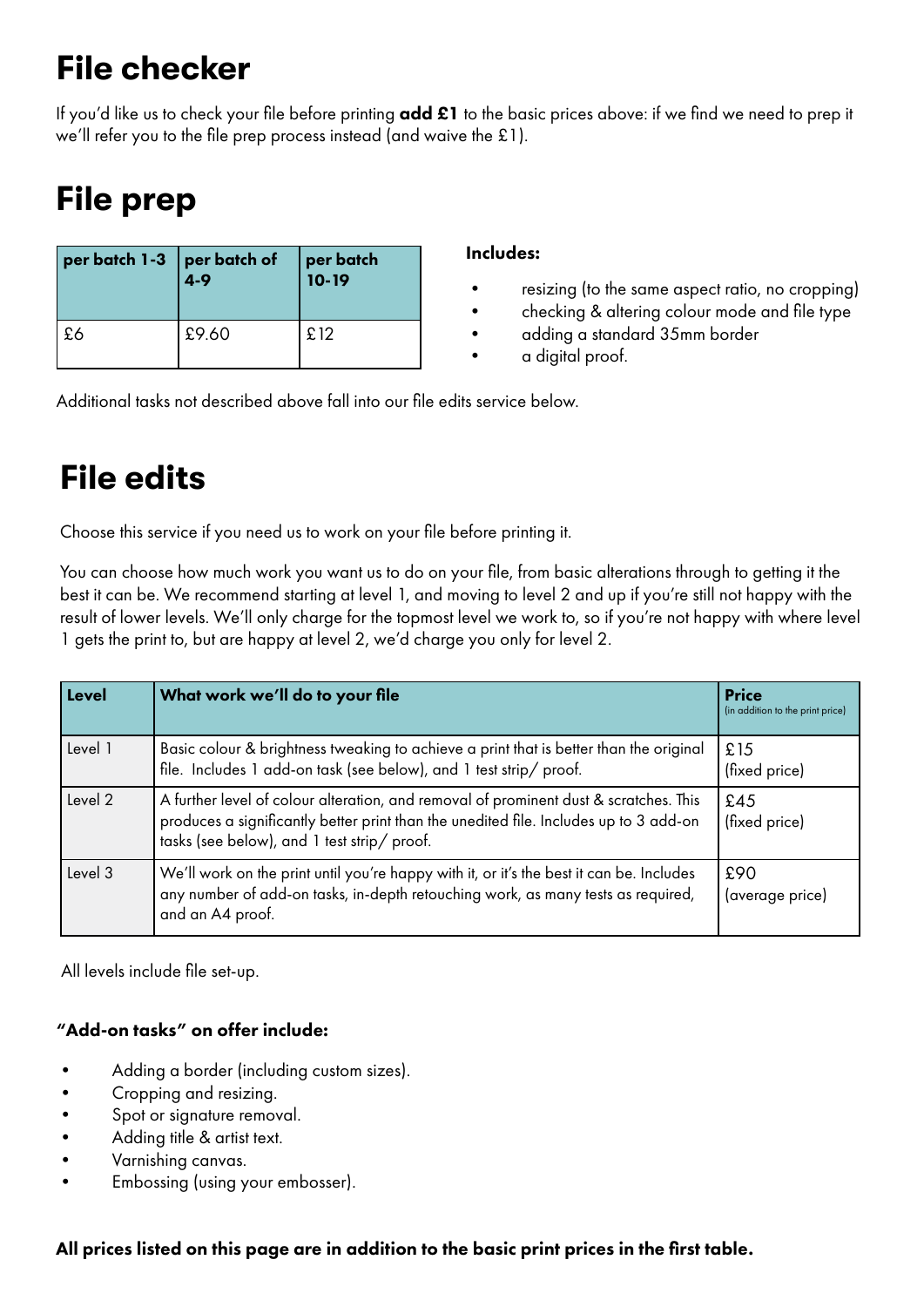### **Scanning Prices**

Our scanning process generates a 450dpi TIFF at 16bit. Add £1 if you need a resolution between 450-600dpi, or £4 for a 600-800 dpi file. Lo-res scans (120dpi, 8bit) have a 50% discount applied. Images larger than A3 involve multiple scans which we then stitch together for you.

| <b>Flatbed</b>  | Raw scan | Scan &<br>Proof |
|-----------------|----------|-----------------|
| A <sub>3</sub>  | £8.50    | £22             |
| $A2$ (2 scans)  | £18      | £31.50          |
| $A2+$ (3 scans) | £25      | £38.50          |
| A1 $(4$ scans)  | £32      | £45.50          |

Raw scans need to be worked on in your own studio to achieve suitable brightness and colour.

Scan&proof includes basic contrast and colour tweaks. For a more in-depth service we recommend opting for a combination of a raw scan and the file edits service listed above.

Proof is approx A4 sized, or a test strip to the same size as the file depending on your preference.

Please bring a USB hard-drive: we don't keep files on our system for more than 1 month unless you're opting for the archive service.

#### We can also scan negative and transparency film in various sizes.

Email jennifer@mount-art.co.uk for prices.

### **Archive**

If you want us to store your files in our archive to avoid you having to send us the file each time you want it printed, we can store as follows:

|          | up to<br><b>500MB</b> | up to 1GB | up to 5GB | up to 10GB |
|----------|-----------------------|-----------|-----------|------------|
| per year | £50                   | £75       | £100      | £150       |

### **Collecting your prints & originals**

To minimise our impact on the environment we don't package prints beyond wrapping in tissue paper. Please bring a sturdy portfolio case or packaging that is wind and rain proof to take your prints and originals home safely.